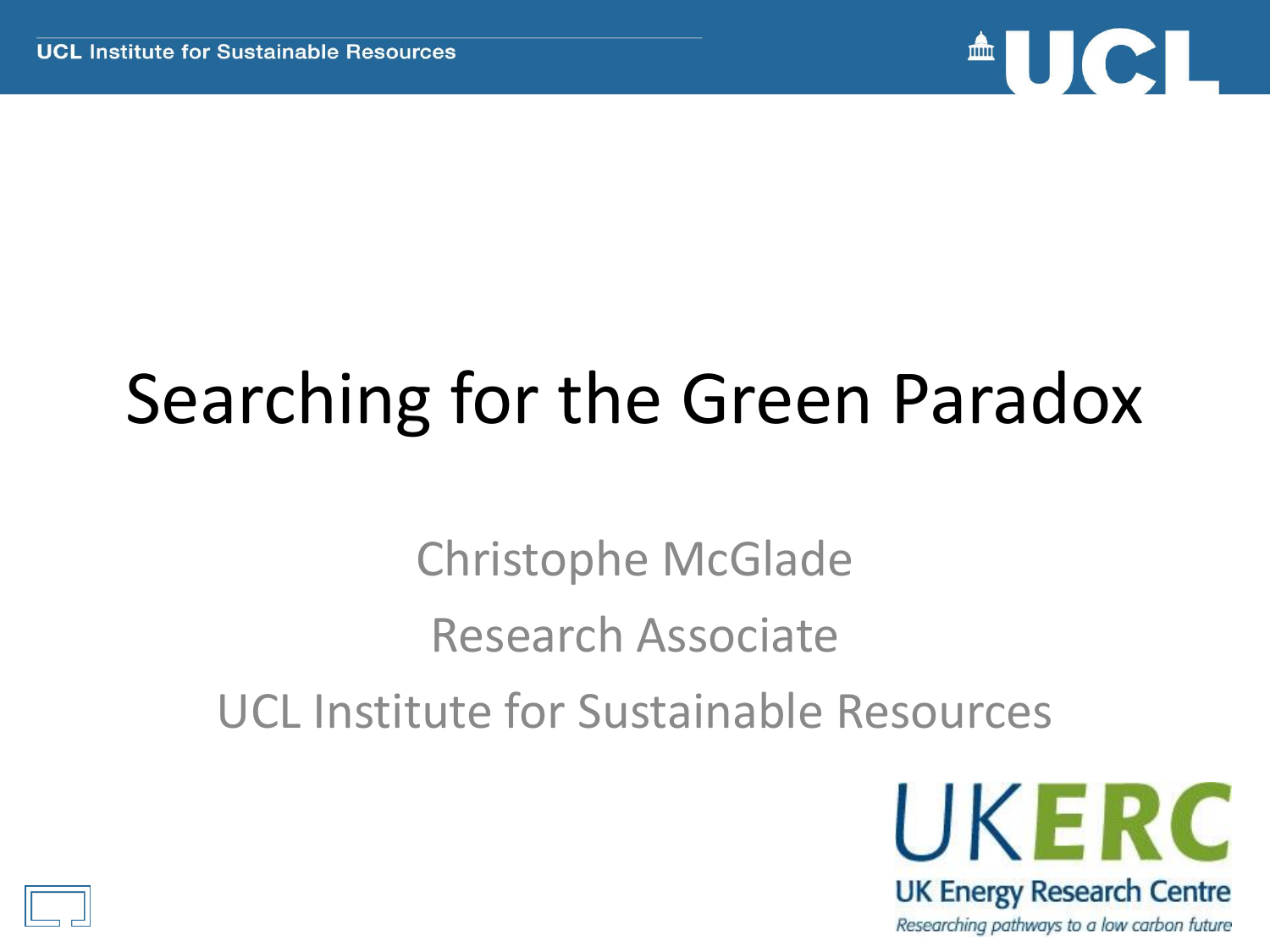

### Overview of talk

- Background to the Green Paradox
- TIAM-UCL and scenarios implemented
- Results
	- Focus on the effects of varying the introduction of climate policies
- Conclusions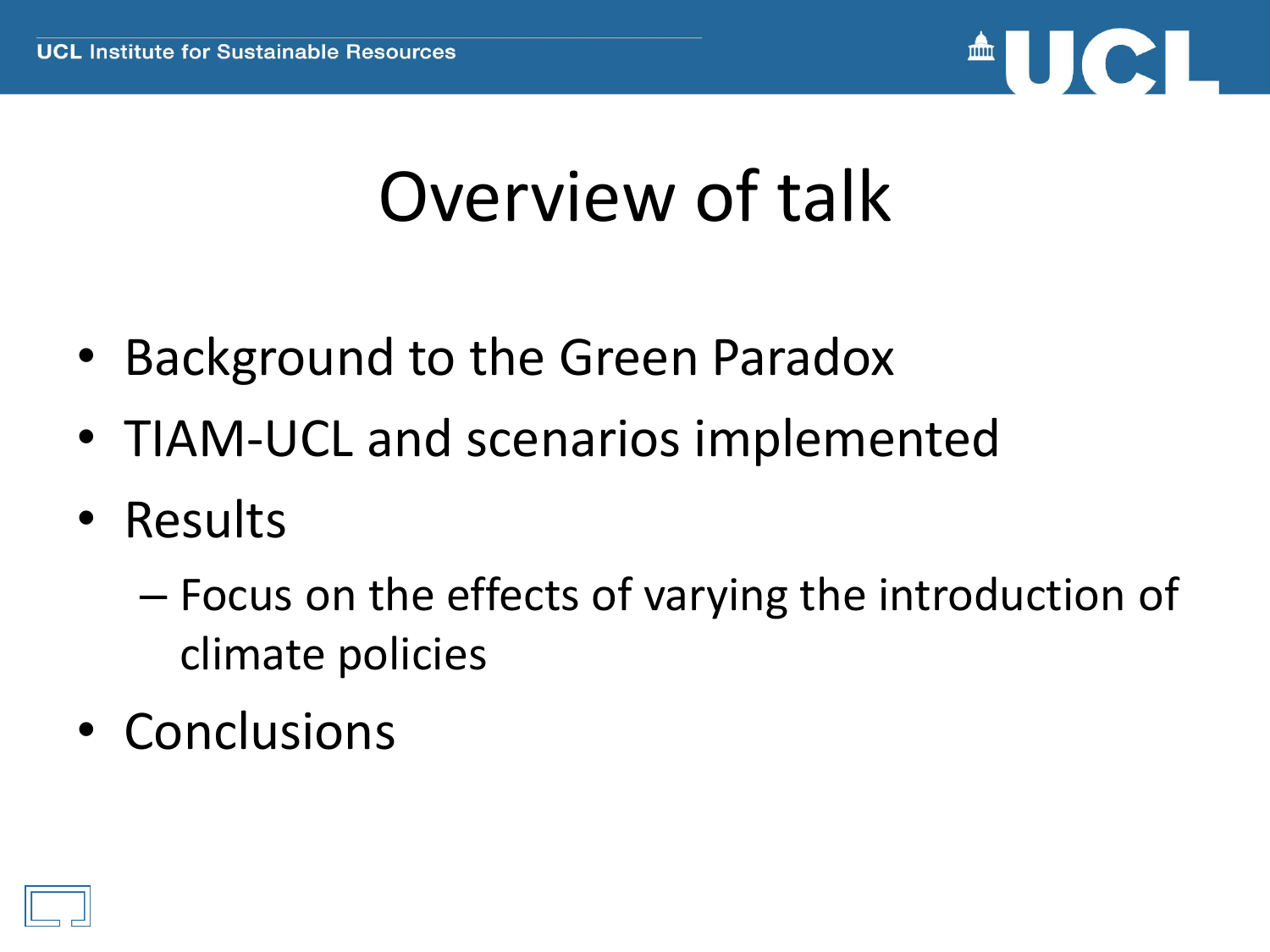

#### Overview of the green paradox

- First proposed by Sinn (2008), the green paradox suggests that some policies aimed at reducing future  $CO<sub>2</sub>$  emissions can perversely cause them to increase
- Based on the following logic:
	- $-$  Policy measures aimed at increasingly reducing the demand for  $CO_2$ -intensive goods and activities will reduce their value in the long term
	- These policies therefore encourage owners of fossil fuels to extract more in the near term
	- Fossil fuel prices consequently fall and consumption increases
	- $-$  Increase in fossil fuel consumption leads to an increase in  $CO<sub>2</sub>$  emissions in the near term
- Complimentary way of thinking about this:
	- $-$  Increasingly strict  $CO<sub>2</sub>$  abatement policy reduces the scarcity rent of fossil fuels
	- Optimal rate of extraction shifted forward in time
- Green Paradox is an example of intertemporal carbon leakage,
	- Additive to spatial carbon leakage
	- $-$  So any countries not implementing a CO<sub>2</sub> tax would doubly benefit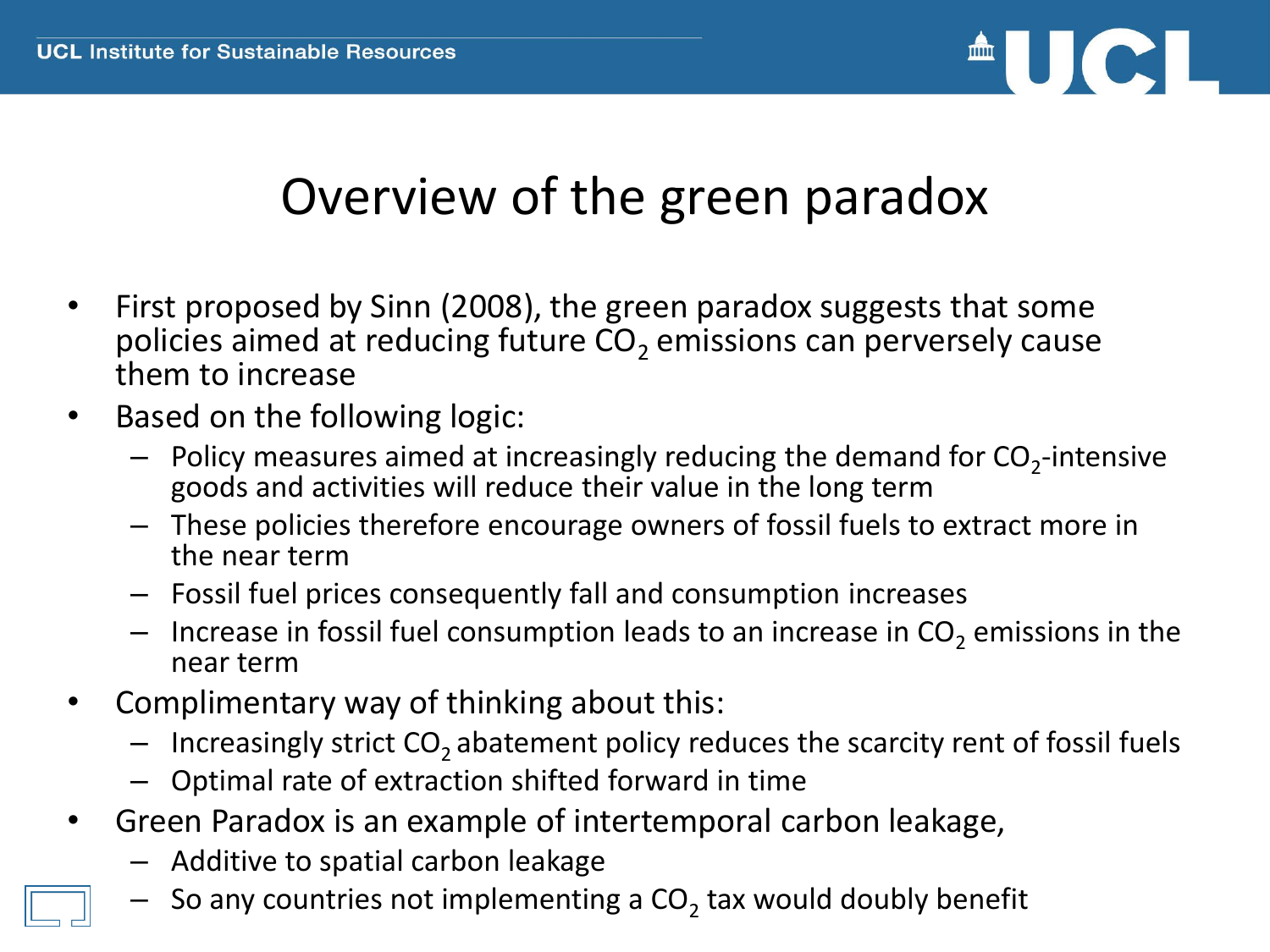

# Green paradox literature

- Has been written about quite extensively e.g.:
	- Michielsen (2014), **Brown backstops versus the green paradox**, JEEM.68(1)
	- van der Ploeg & Withagen (2012**) Is there really a green paradox?** JEEM.64(3)
	- Di Maria & van der Werf (2012). **Imperfect environmental policy and polluting emissions: the green paradox and beyond**, Int. Rev. Environ. Resour. Econ.6 (2)
	- Gerlagh (2011**) Too much oil?** CESifo Econ. Stud.57(1)
	- Eichner & Pethig (2011). **Carbon leakage, the green paradox and perfect future markets**. Int. Econ. Rev. 52(3)
	- Edenhofer & Ottmar (2011) **When do increasing carbon taxes accelerate global warming? A note on the Green Paradox** Energy Policy.39(4)
	- Hoel (2010) **Is there a Green Paradox?** CESifo Working Paper 3168
	- Sinn (2008) **Public policies against global warming: a supply side approach.** Int. Tax Public Finance 15(4)
	- Sinn (2008). **Das grüne Paradoxon,** Plädoyer für eine illusionsfreie Klimapolitik. Econ-Verlag,Berlin.
- These (and many others) have discussed the situations under which the green paradox can arise, but have generally only examined it with theoretical/toy models
- We want to use a more empirical model to explore when it does and does not occur. For example:
	- While an increasingly strict  $CO<sub>2</sub>$  abatement policy may reduce the scarcity rent of fossil fuels (increasing consumption)
	- $CO<sub>2</sub>$  tax also increases effective fossil fuel price (decreasing consumption)
	- Which wins will depend on the scenario under consideration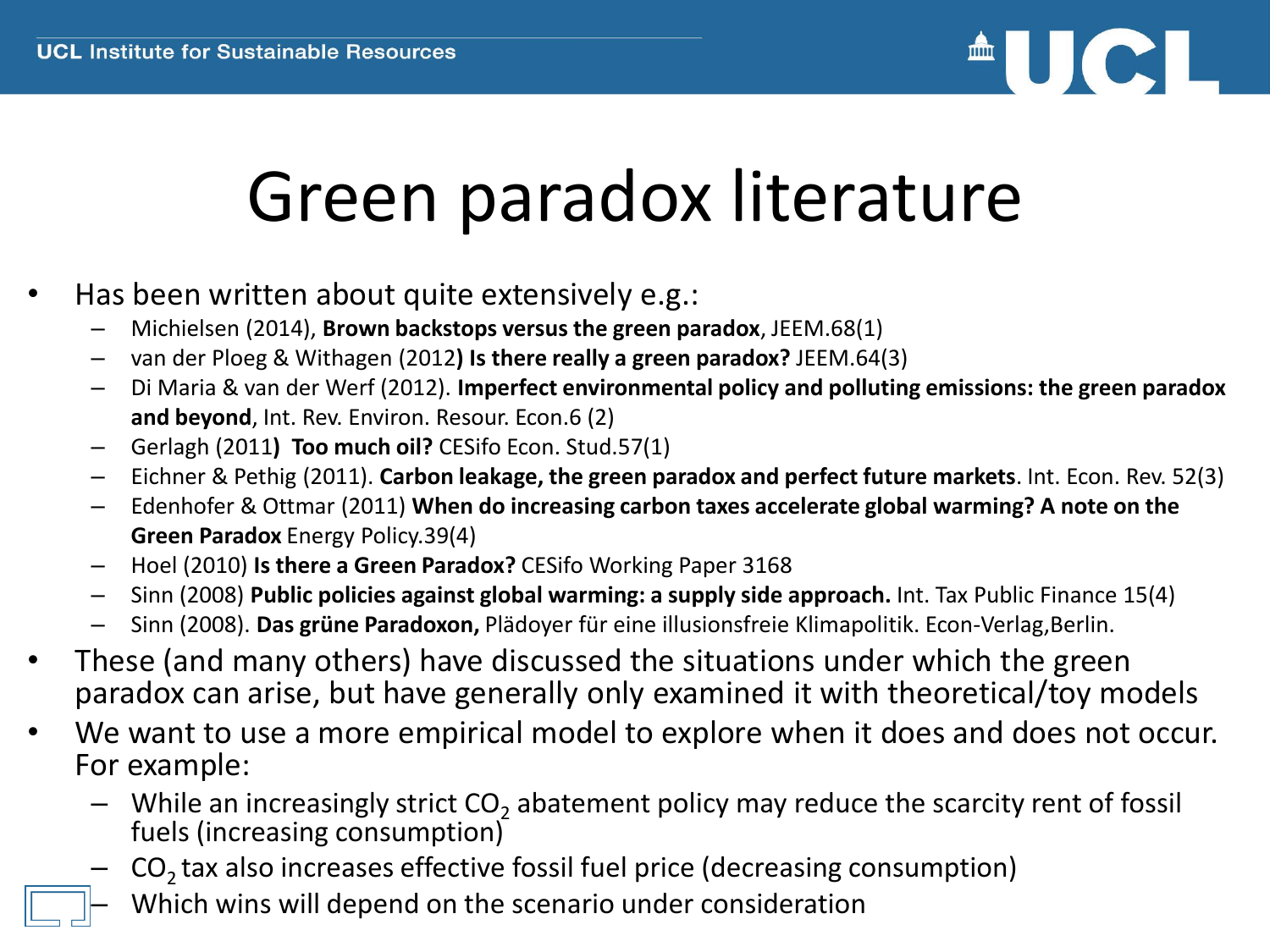

### TIAM-UCL

- TIMES Integrated Assessment Model (TIAM)
- Dynamic partial equilibrium model approach with intertemporal objective function minimising global welfare costs
	- Annualised capital costs, O&M costs, fuel costs, taxes/subsidies, salvage values, demand changes
- **Technologically** detailed bottom-up energy system model

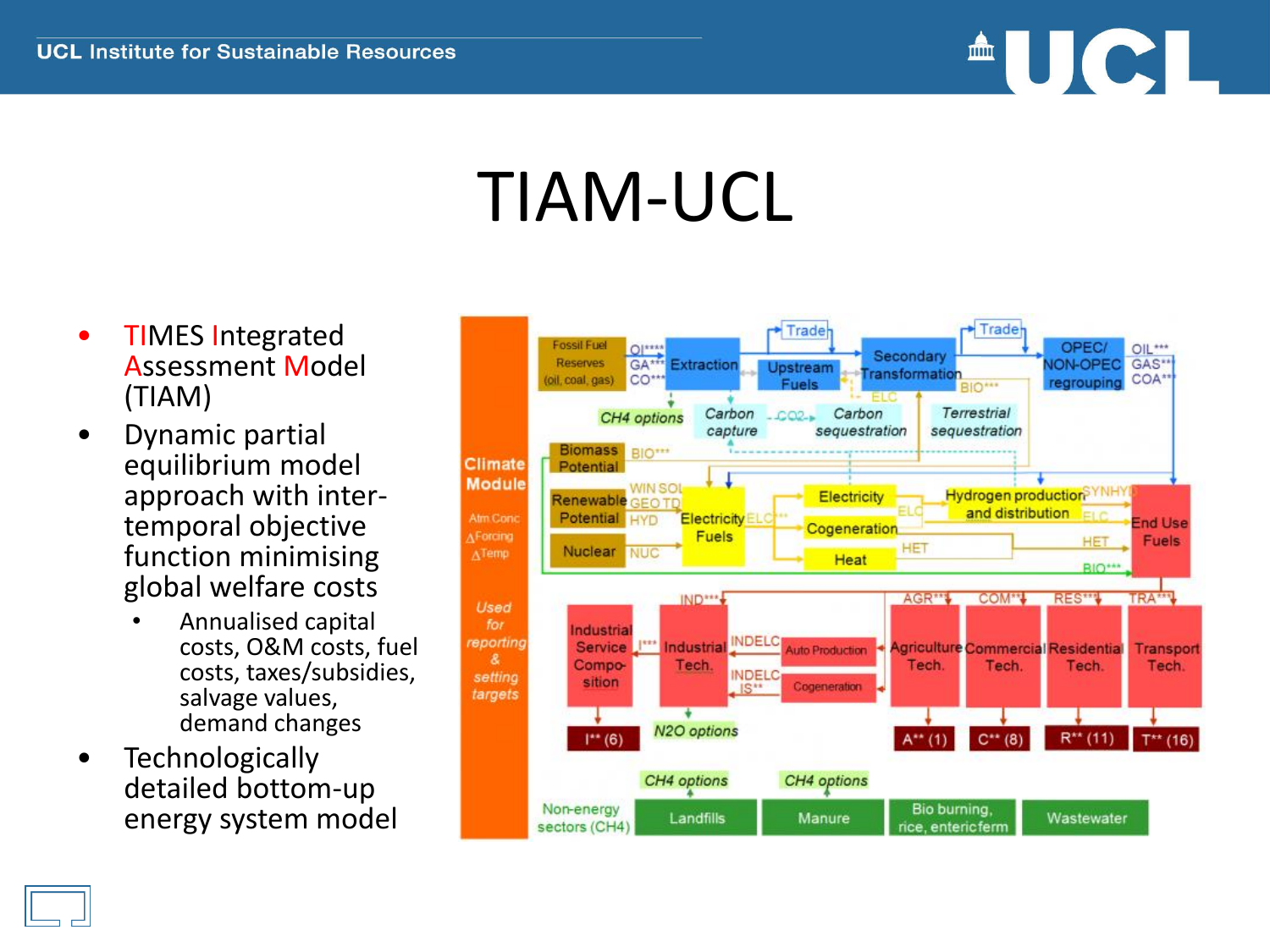

# Varying start date of  $CO<sub>2</sub>$  tax

• No models looking at the green paradox to date have discussed whether energy system temporal dynamics affect likelihood of occurrence

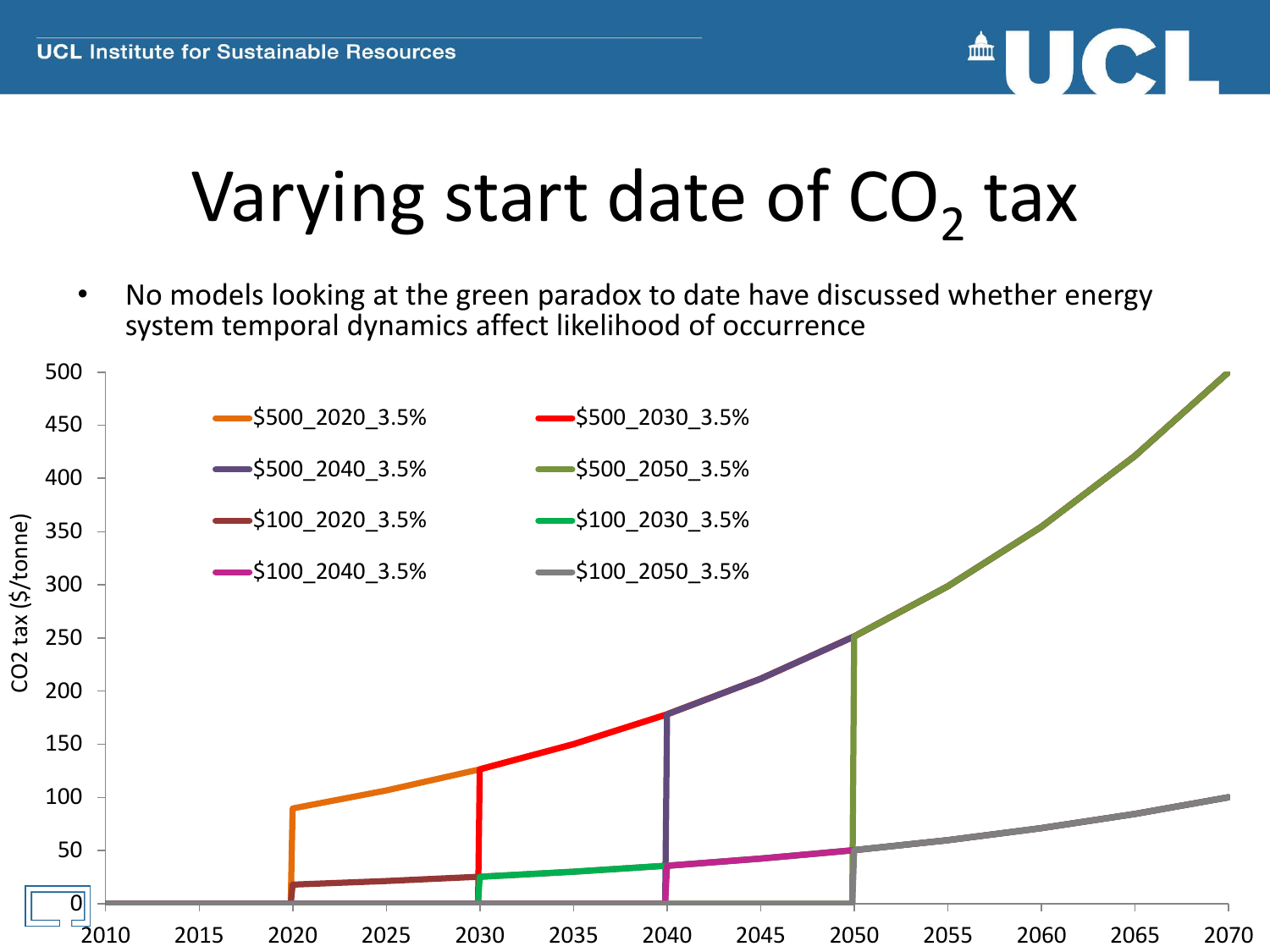# $\blacksquare \blacksquare$

# Significant divergence between  $CO<sub>2</sub>$  emissions profiles



• Since we are most interested in near-term emissions rises, it is much easier to see relative changes in emissions rather than looking in absolute terms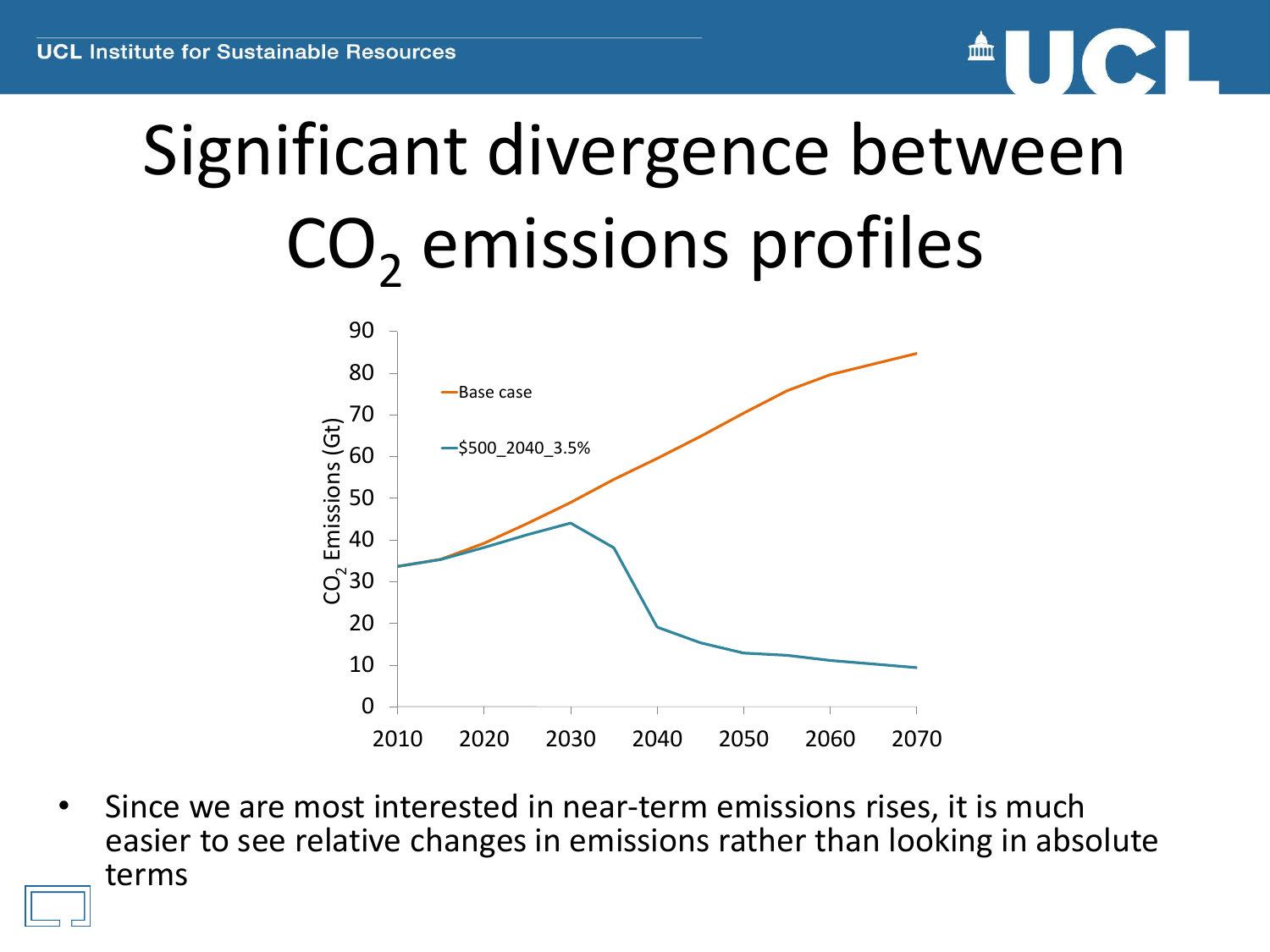

#### Emissions when varying tax introduction date



Change in  $CO<sub>2</sub>$  emissions between \$100  $CO<sub>2</sub>$  tax scenarios and base case

Change in  $CO<sub>2</sub>$  emissions between \$500  $CO<sub>2</sub>$  tax scenarios and base case

- Emissions can be seen to be greater in some scenarios with a  $CO<sub>2</sub>$  tax up to around 2030 this is the green paradox
- BUT this occurs only if there is a significant delay in implementing the CO<sub>2</sub> tax
- And the increase is small especially compared with later reductions resulting from the introduction of the CO<sub>2</sub> tax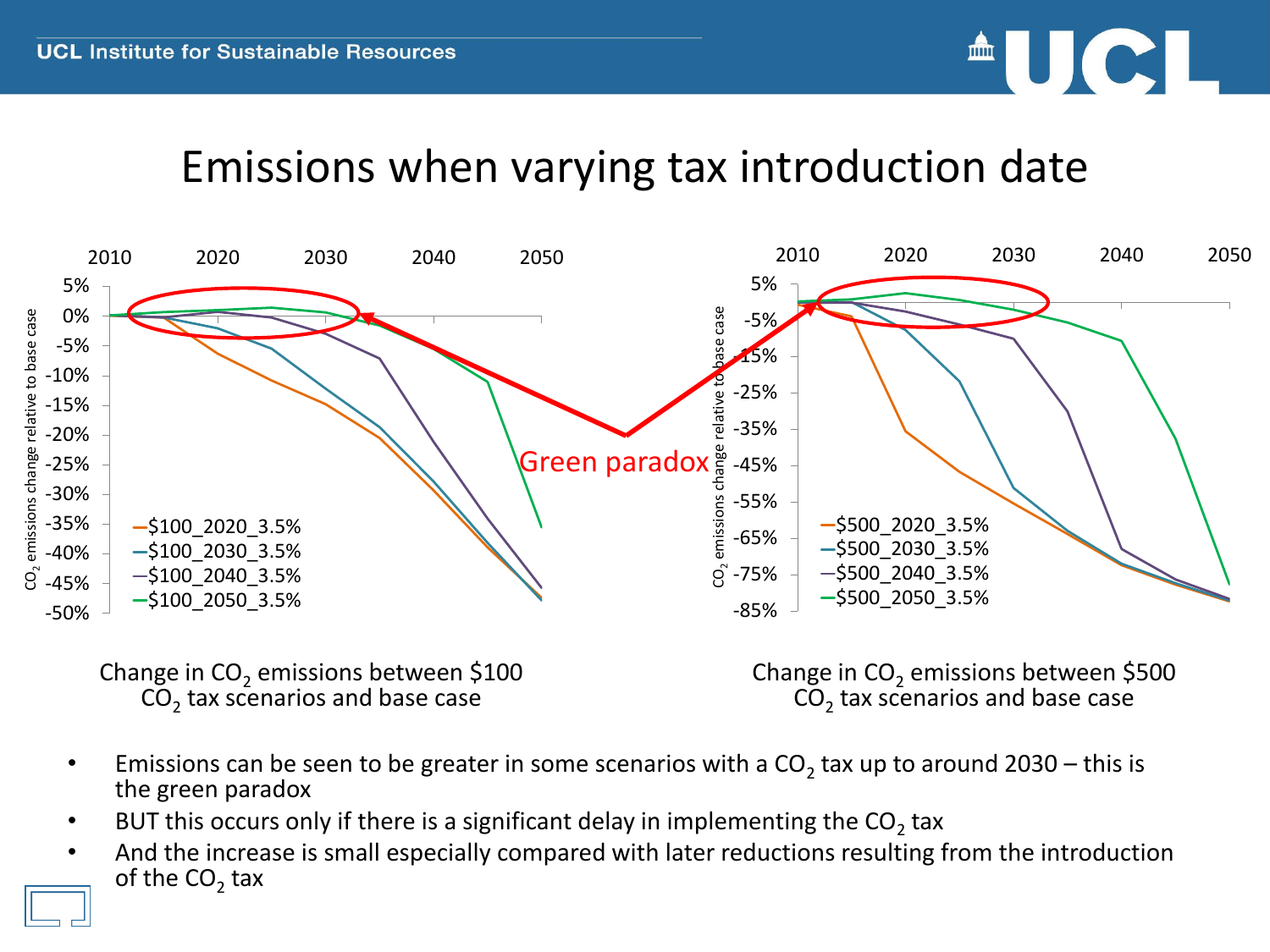

### Why is effect in near term so small?



Difference in UK coal consumption between the base case and \$500\_2050\_3.5 scenarios

Difference in UK gas consumption between the base case and \$500\_2050\_3.5 scenarios

• Supply-side effects: increases in coal consumption in near term are not purely additional

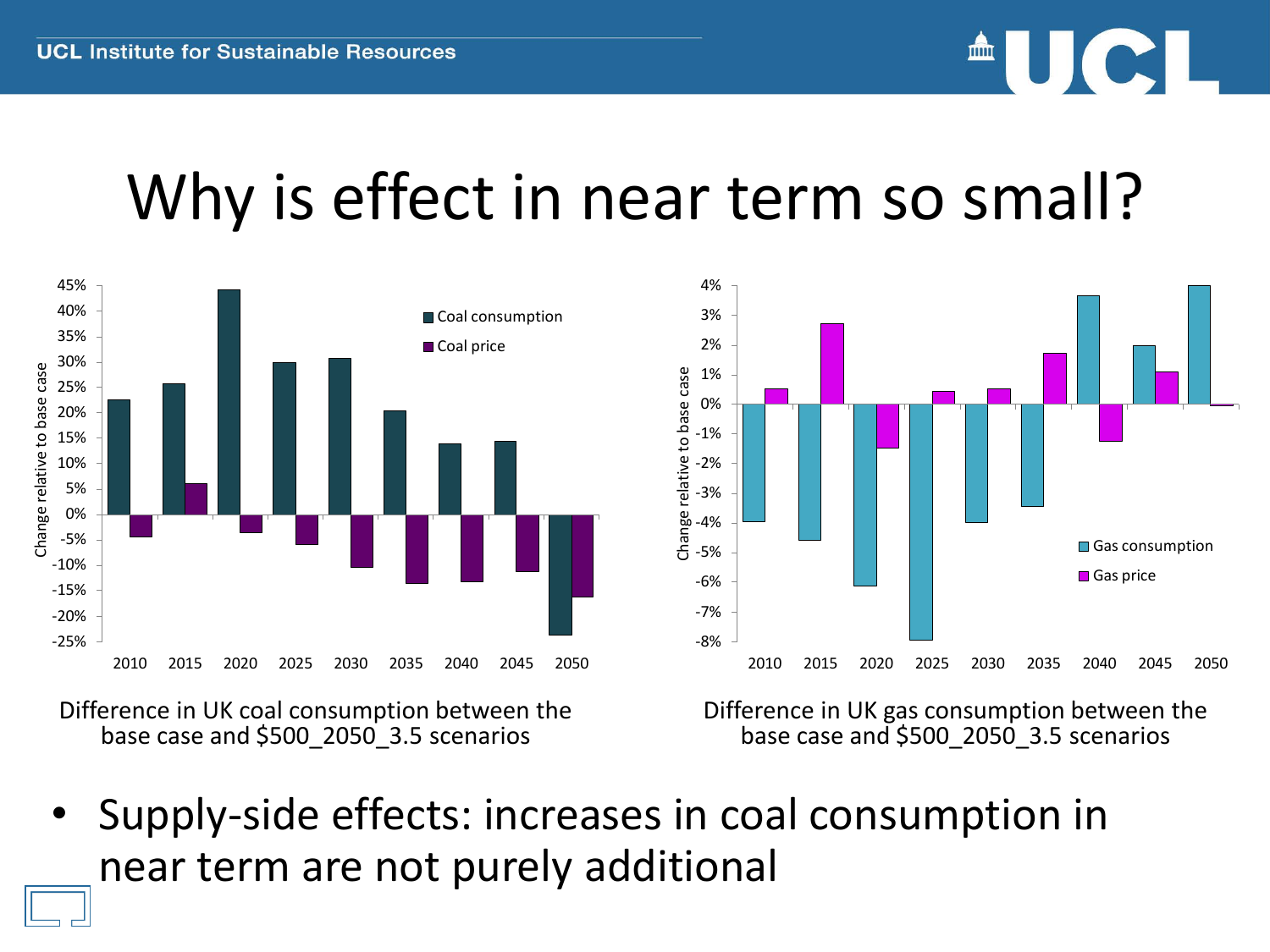

#### Why is effect in near term so small?



Change in  $CO<sub>2</sub>$  emissions between the base case and \$500 CO<sub>2</sub> tax scenarios

Differences in total installed capacity between the base case and \$500\_2050\_3.5 scenario

Demand-side effects: anticipation of future tax means that investment decisions are modified long before the tax is actually introduced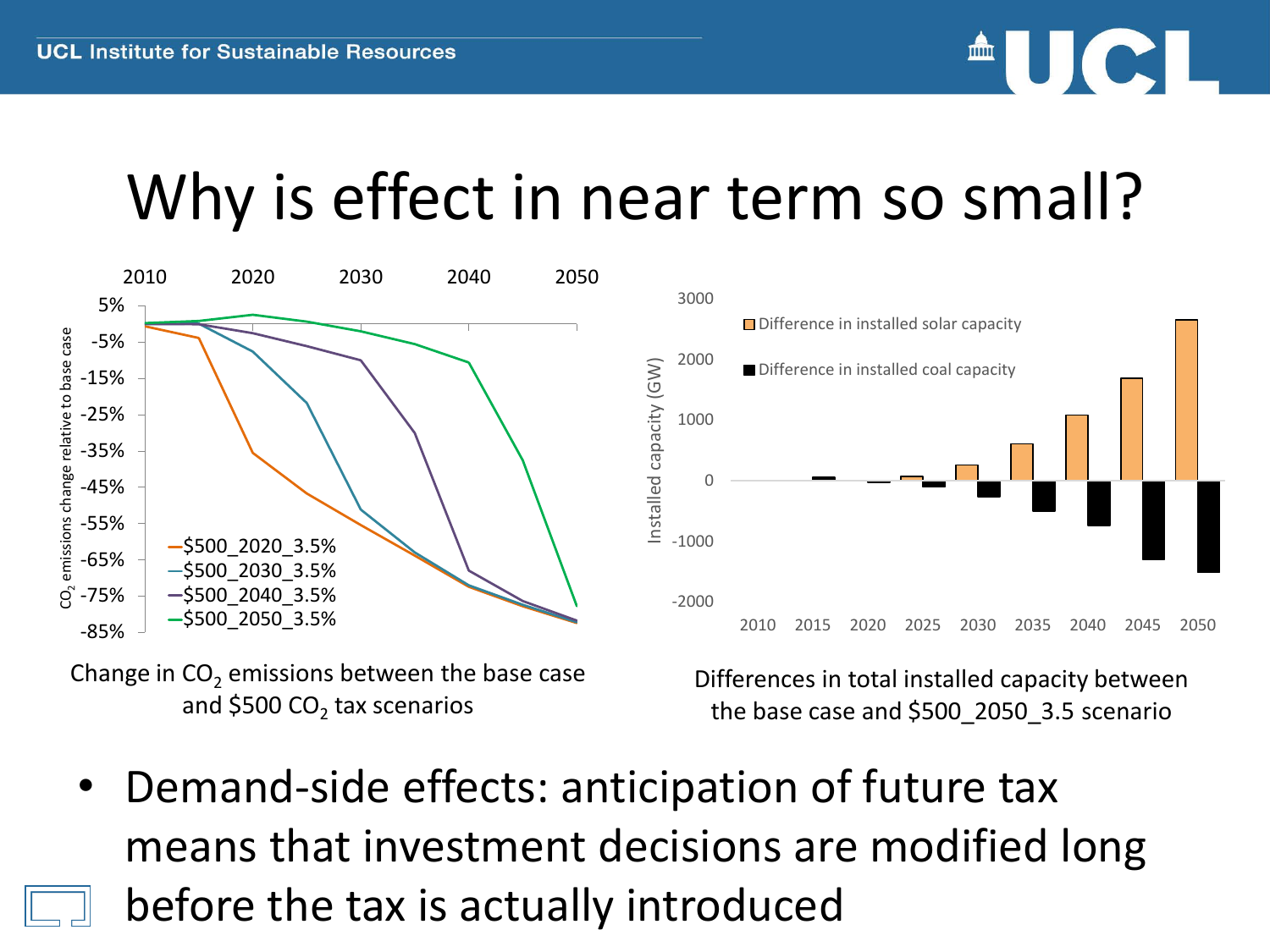

### Conclusions

- The green paradox emerged under a range of scenarios constructed using TIAM-UCL (which was found to be quite an effective tool to investigate its potential)
- Without a significant delay between the start of the model period and introduction of a rising CO<sub>2</sub> tax, the green paradox did not arise
- The green paradox effect was found to be small compared to the subsequent reductions in emissions because of the  $CO_2$  tax
- As discussed in more detail in the paper, this arises because increases in coal consumption are offset by a reduction in gas consumption supply and because of demand-side anticipation of the policies to be implemented
- Paper also identifies factors to be considered when discussing the green paradox that are usually overlooked:
	- the 'volume effect', that cumulative production of each of the fossil fuels can be less than the total resource available
	- the need to consider each of the fossil fuels separately, and
	- $-$  the influence of CO<sub>2</sub> taxes on the production costs of the fossil fuels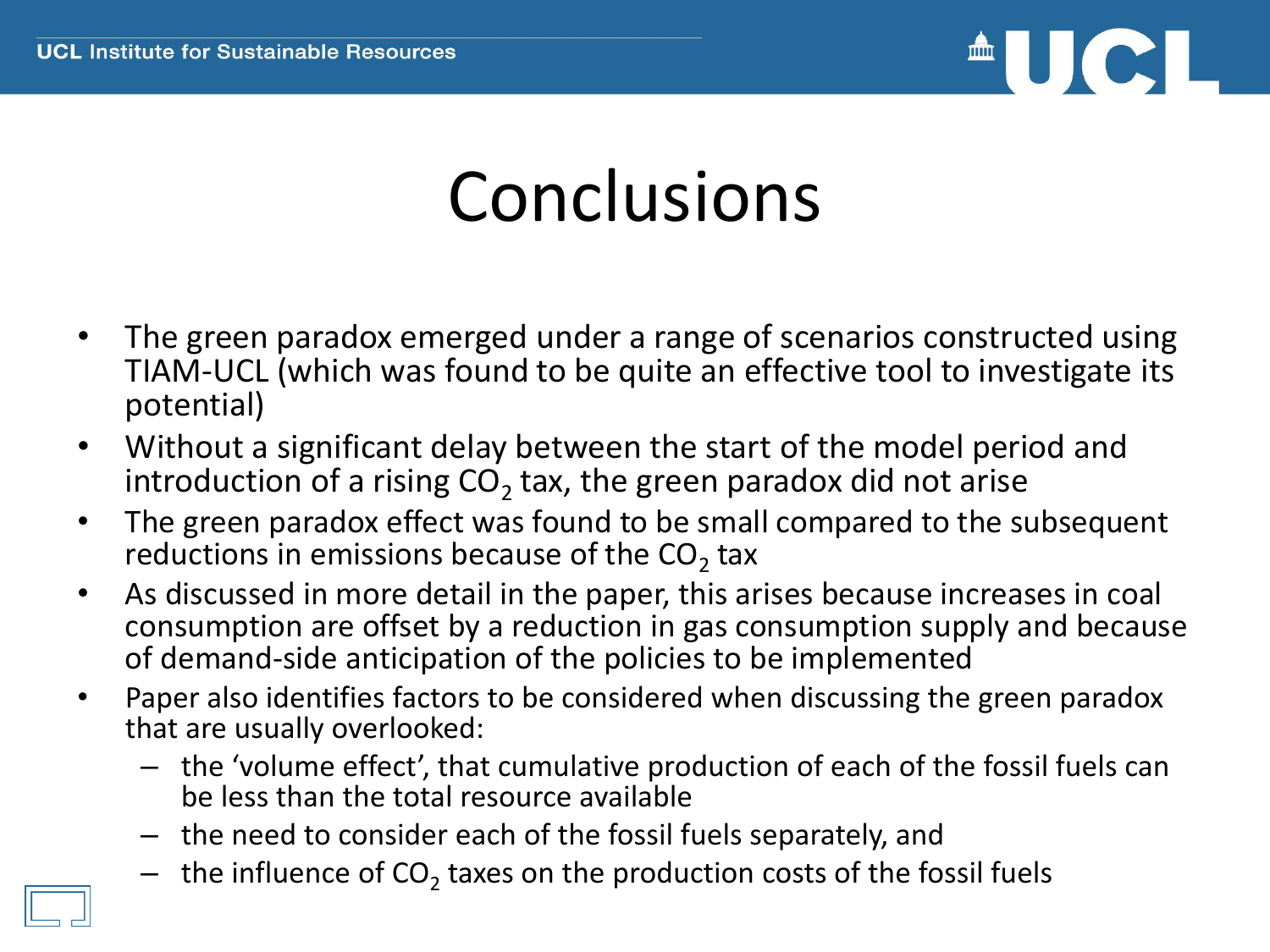

#### Thank you christophe.mcglade.09@ucl.ac.uk www.bartlett.ucl.ac.uk/sustainable